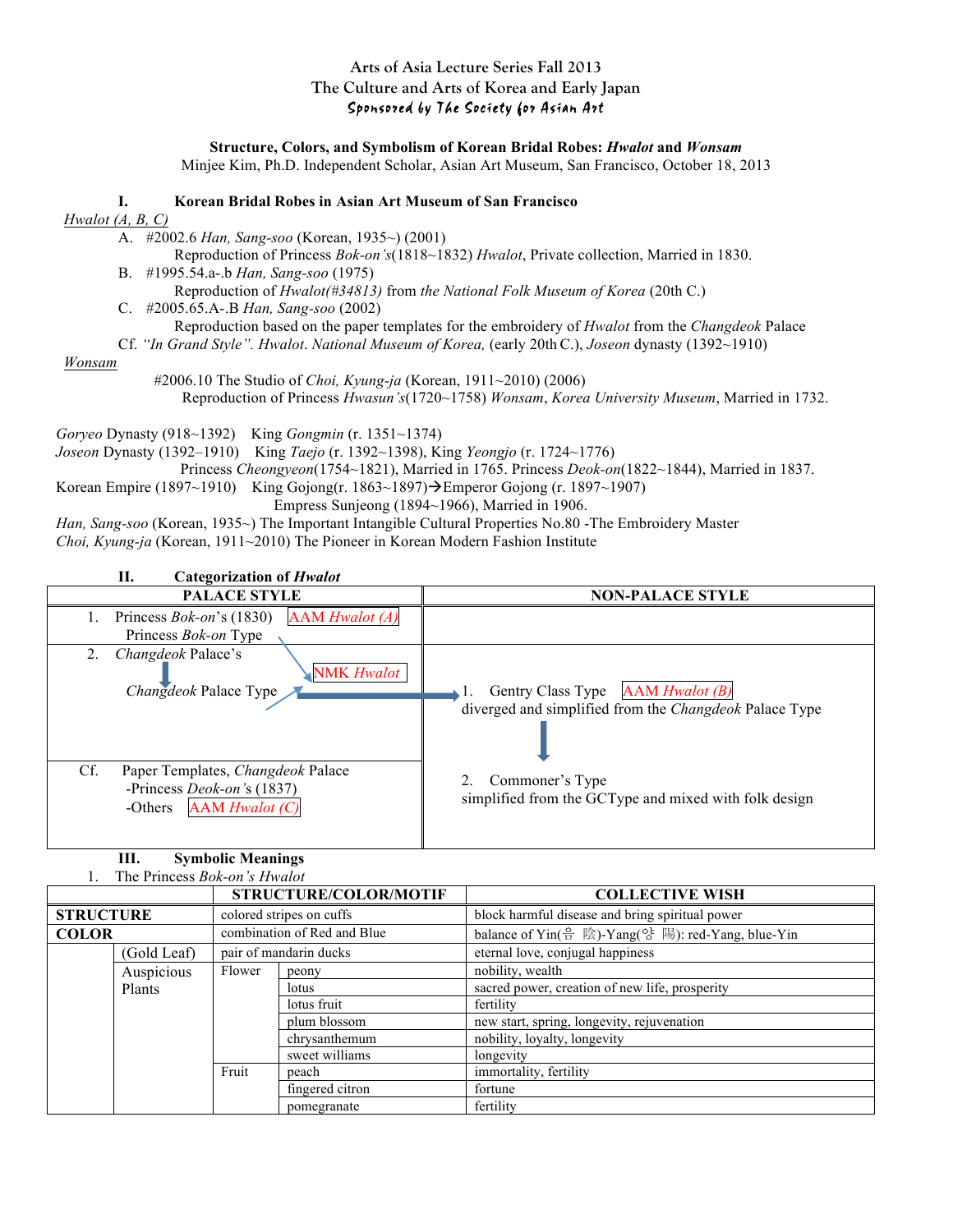|             |           | lychee(여지 図枝)               | prosperity                                 |
|-------------|-----------|-----------------------------|--------------------------------------------|
|             |           | sacred fungus(mushroom)     | immortality                                |
|             |           | Butterfly                   | conjugal affection, eternal love and trust |
| <b>MOTI</b> | Treasures | conch shell (해나 海螺)         | producing auspicious music                 |
| F           |           | wheels (Buddhist, Daoist)   | doctrine operates without a pause          |
|             |           | parasol                     | save people                                |
|             |           | canopy                      | cover, purify                              |
|             |           | twin fish                   | joy, wealth, prosperity                    |
|             |           | two ivories crossed         | longevity                                  |
|             |           | book                        | Male                                       |
|             |           | two rhombuses               | Female                                     |
|             |           | double gourds               | lock out the evil spirit                   |
|             |           | fan (Korean, Daoist)        | Reincarnation                              |
|             |           | Plantain                    | resurrection, fortune                      |
|             |           | auspicious clouds (여의운 如意雲) | Prosperity                                 |
|             |           | double headed axe           | regal authority                            |

## 2. The National Folk Museum of Korea #34813

| <b>MOTIF</b>                           | <b>SYMBOLIC MEANING</b>                          |                 |
|----------------------------------------|--------------------------------------------------|-----------------|
| child holding lotus blossoms           | conjugal blessing of many sons                   |                 |
| two phoenixes and their seven children | numerous progeny, conjugal blessing of many sons |                 |
| rocks                                  | earth and long life                              | ten longevities |
| ocean waves                            | purity, longevity                                | ten longevities |
| 二姓之合(Yi Seong Ji Hab)                  | union of two last names into one family          |                 |
| 百福之源(Baek Bok Ji Won)                  | source for numerous fortune                      |                 |
| magpie                                 | great Joy, delight                               |                 |
| crane                                  | longevity, nobility                              | ten longevities |

### 3. New Motifs on the *Hwalot (C)*

| <b>MOTIF</b>                                     | <b>SYMBOLIC MEANING</b> |                 |
|--------------------------------------------------|-------------------------|-----------------|
| bat                                              | fortune, longevity      |                 |
| five mountain peaks, water splashes, ocean waves | longevity               | ten longevities |
| money treasure                                   | wealth                  |                 |
| 1.777                                            | $\sim$                  |                 |

\*Ten longevities: sun, mountain, water, rock, pine tree, cloud, sacred fungus, turtle, crane, deer

## **IV. Common Structures in** *Hwalot* **and** *Wonsam:*

| <b>Common Structures in Hwalot and Wonsam</b> |                                                         |  |
|-----------------------------------------------|---------------------------------------------------------|--|
| <b>SILHOUETTE</b>                             | long and slim silhouette                                |  |
| <b>OPENING</b>                                | front opening $-$ no overlap                            |  |
| <b>LENGTH DIFFERNECE</b>                      | short panels in front, a long panel on the back         |  |
| <b>SLEEVES</b>                                | wide sleeves, colored stripes and wide white cuffs      |  |
| <b>SIDE SEAMS</b>                             | slits at side seams                                     |  |
| WHITE PAPER ATTACHMENT                        | white paper attachment at neckline                      |  |
| <b>COLOR CONTRASTS</b>                        | complementary color contrasts on main fabric and lining |  |
| <b>SASH BELT</b>                              | tie with a long embellished sash at high-waist          |  |

# **V. Structure Differences between** *Hwalot* **and** *Wonsam*

|                                     | <b>Hwalot</b>                | Wonsam                                          |
|-------------------------------------|------------------------------|-------------------------------------------------|
| <b>DECORATION</b>                   | embroidered                  | woven with supplementary gold weft / gold leaf  |
|                                     | more decorations on the back | no decoration difference between front and back |
| <b>CENTER BACK SEAM LINE</b>        |                              |                                                 |
| <b>ARMHOLE SEAM LINE</b>            |                              |                                                 |
| <b>SLEEVES(PALACE</b><br>STRIPES ON | three                        | two                                             |
| <b>STYLE</b> )                      |                              |                                                 |
| <b>RANK BADGE</b>                   |                              | O(square or round)                              |
| <b>COLOR HIERARCHY</b>              |                              |                                                 |
| <b>COLLAR</b>                       |                              | symmetrical round band                          |
| <b>LOOP BELOW BACK PANEL</b>        |                              |                                                 |